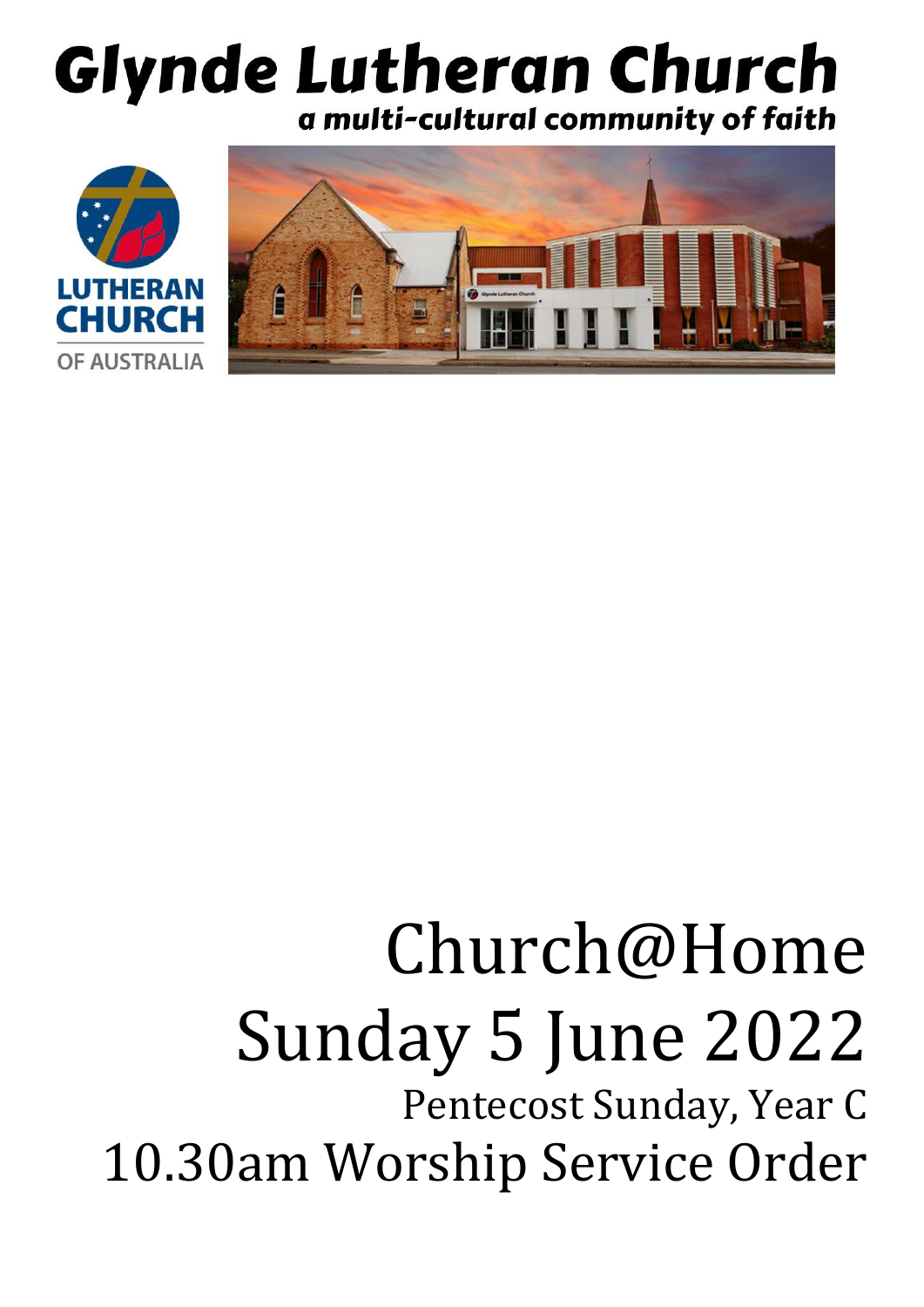#### **SONG: THE GREAT SOUTHLAND**

<https://youtu.be/3h6vnHXRbeM>

**This is our nation This is our land This is our future This is our hope A land of reaping A land of harvest This is our land This is our home**

> *This is the great southland of the Holy Spirit A land of red dust plains and summer rains, To this sun-burnt land we will see a flood, And to this Great Southland his Spirit comes.*

**This is our nation This is our land This land of plenty This land of hope The richest harvest Is in her peoples We see revival His Spirit comes**

> *This is the great southland of the Holy Spirit A land of red dust plains and summer rains, To this sun-burnt land we will see a flood, And to this Great Southland his Spirit comes.*

**This is our nation This is our land This lucky country Of dreams gone dry And to these peoples We see a harvest And to this land Revival comes**

> *This is the great southland of the Holy Spirit A land of red dust plains and summer rains, To this sun-burnt land we will see a flood, And to this great southland his Spirit comes.*

*This is the Great Southland of the Holy Spirit A land of red dust plains and summer rains, To this sun-burnt land we will see a flood, And to this Great Southland his Spirit comes.*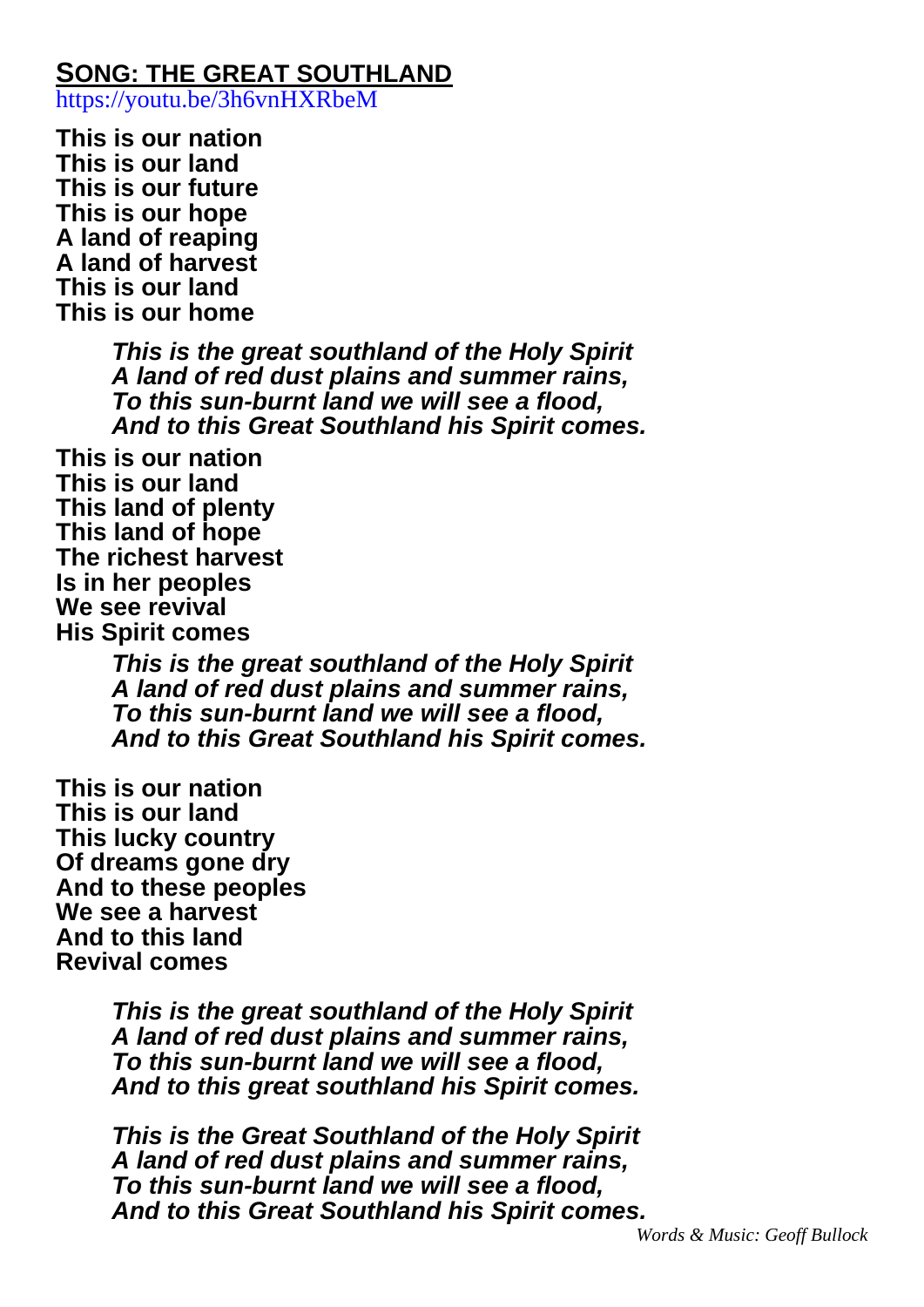#### **WELCOME**

#### **WE GREET EACH OTHER**

**IN THE NAME…**

#### **SONG: HOLY SPIRIT, COME**

<https://www.youtube.com/watch?v=6zg3kG2K45Y>

**Holy Spirit come Holy spirit come Heal our hearts, our lives Cleanse our thoughts, our minds Holy Spirit come Oh come to us**

**Holy Spirit fall Holy Spirit fall Drench us with your love Fill our lives with peace Holy Spirit fall Oh fall on us**

**Holy Spirit flow Holy Spirit flow Lead us in your will Empowered to proclaim Holy Spirit flow Oh flow through us**

> *Words & Music: Geoff Bullock © 1992Word Music Inc/Maranatha! Music Used with permission CCLI 39324*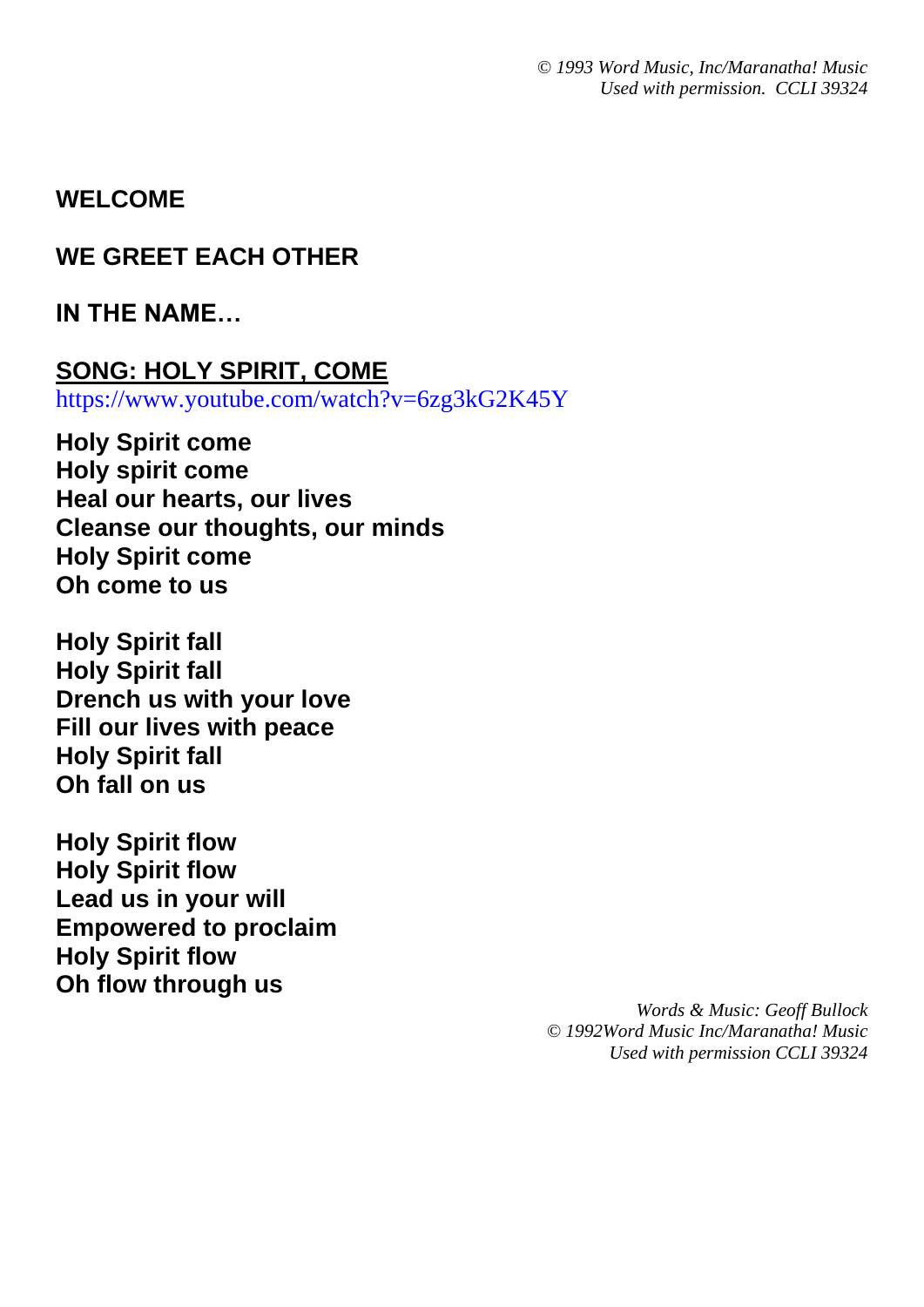#### **WE CONFESS, GOD FORGIVES**

**Dear God, you have given birth to our world and to each of us. You see our failure to live as your people, our desire to go our own way. You know that we fail to care for others and fail to care for your world. We ask you to forgive us. By the gentle touch of your Spirit, renew our hearts so that they are filled with compassion. May we live as your free, generous people, in service to all.**

#### God Forgives

God makes all things new. Anyone who is in Christ is a new creation. The old has passed away; everything has become new! Dear friends in Christ, believe the good news – in Jesus Christ you are loved, you are blessed, you are forgiven.

#### **Thanks be to God!**

Peace be with you **Amen.**

#### **SHORT PRAISE SONG: AMAZING GRACE, MY CHAINS ARE GONE**

<https://youtu.be/KKo3T0j9qqo>

**Amazing grace how sweet the sound That saved a wretch like me I once was lost but now I'm found Was blind but now I see**

*My chains are gone I've been set free My God my Savior has ransomed me And like a flood His mercy reigns Unending love amazing grace*

*CCLI Song No. 4768151 © 2006 worshiptogether.com songs | sixsteps Music | Vamos Publishing (Admin. by Crossroad Distributors Pty. Ltd.) | (Admin. by Crossroad Distributors Pty. Ltd.) | (Admin. by Crossroad Distributors Pty. Ltd.) Chris Tomlin | John Newton | Louie Giglio For use solely with the SongSelect Terms of Use. All rights Reserved. www.ccli.com.au CCLI Licence No. 39324*

**THEME OF THE DAY** Acts 2:1 – 4, 38

"Birthdays are special… "

**BIBLE READING** [Acts 2:1 –](https://www.biblegateway.com/passage/?search=Acts+2%3A1+%E2%80%93+4%2C+14%2C+38&version=GNT) 4, 14, 38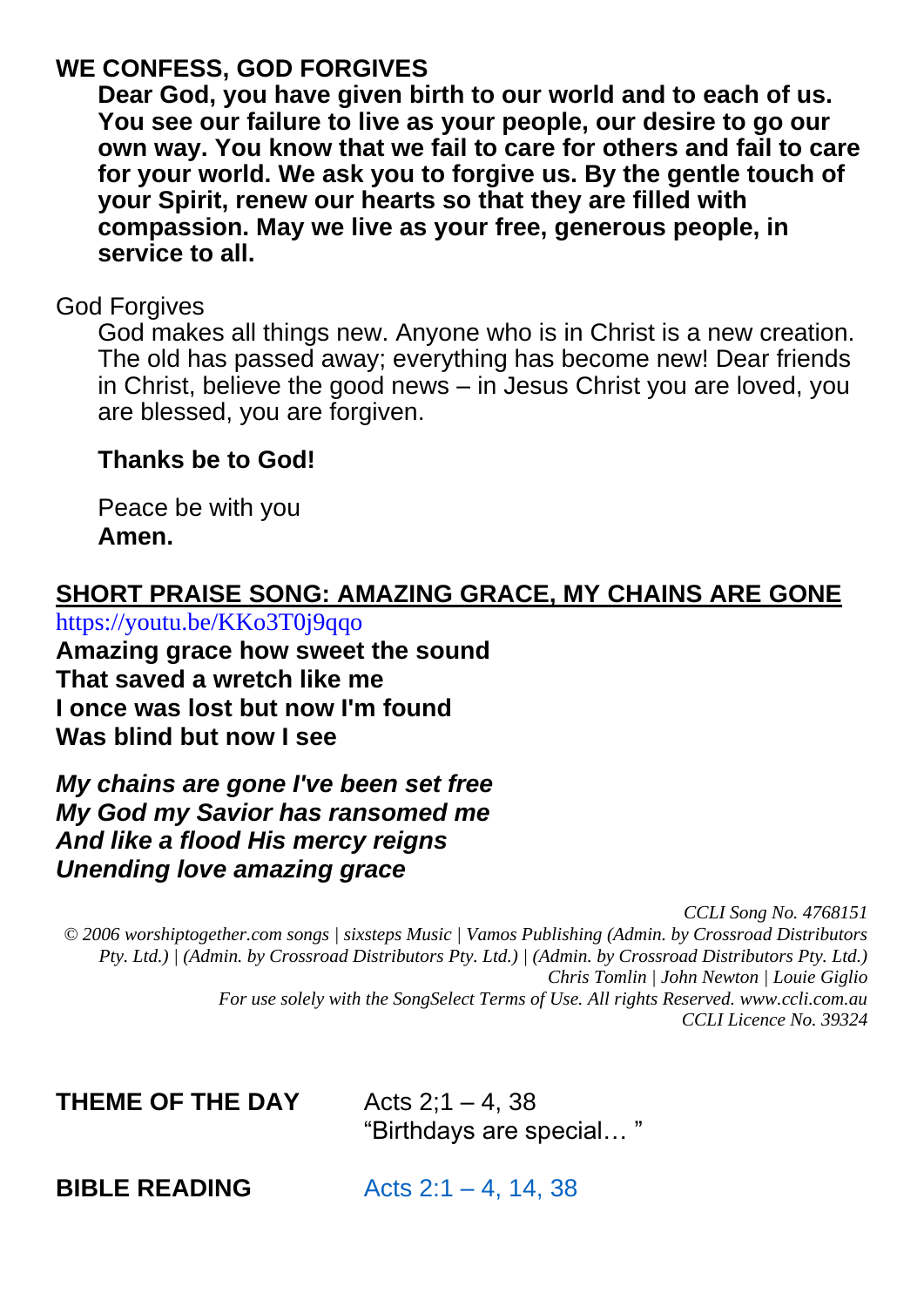### **CHILDREN'S MESSAGE** Practise being Godly

- What sports are you good at? *Basketball, soccer, football, running, cricket*
- Do you have to practise to be good at the sports you play? *Yes*

How often do you practise during the week? *Maybe on Tuesday and Thursday nights. That's what I had to do when I played football*

- Who's your favourite sport's person? Wouldn't it be great to have the spirit of that person in you, so that you could play as well as they play? *You bet! It would be great!*
- You know, that's exactly what happened to Jesus' followers at Pentecost, about 10 days after Jesus went up to heaven. The Spirit of Jesus, the Holy Spirit, came down to live in Jesus' friends, so that they could love and care for one another just like Jesus did.
- Listen to what happened to Jesus' friends shortly after Jesus ascended into heaven. This story is in The Beginner's Bible and it's called: "The Holy Spirit comes". It is found online at: <https://youtu.be/0IZDXkLy154>

Do you think that you have that same spirit that was in Jesus, the Holy Spirit? Well, you do! When you were baptised as a baby or as toddler, the *Spirit of Jesus, the Holy Spirit, came to live in you. And he helps you love and care for one another just like Jesus did.*

 Of course, you have to practise being "Godly", *to practise being like Jesus,* just as you have to practise for basketball or soccer or whatever. Colin reminds of this in a song of his called "Practise being Godly".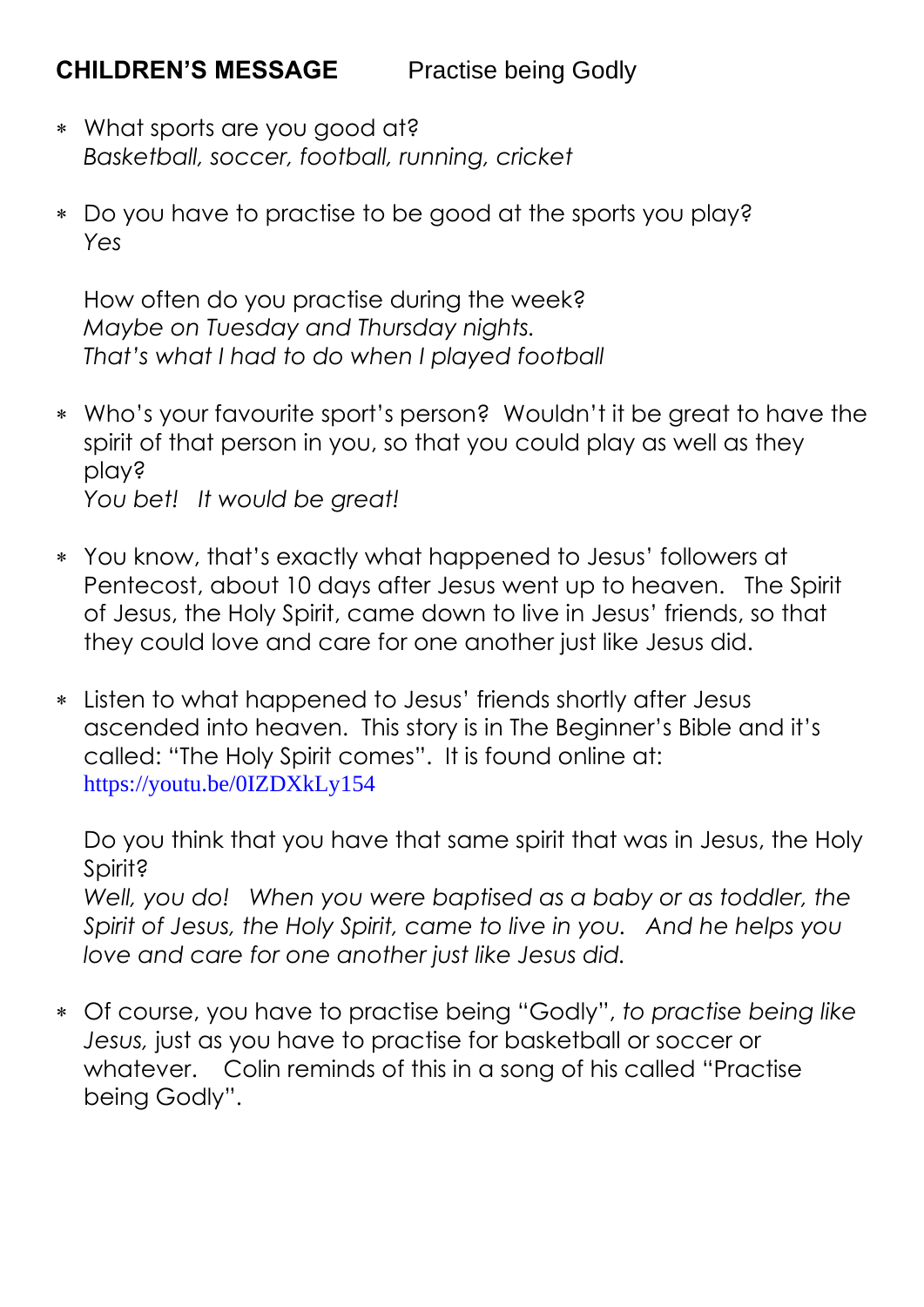**CHILDREN'S SONG** "Practise being Godly" Colin Buchanan <https://youtu.be/lPaDrmxMAuw?t=21>

#### LYRICS:

**Have you seen those fit and healthy guys Always doing their exercise? Well, it's better to work for a heavenly prize So practise being godly**

**Never give up, make it your aim If you've been forgiven in Jesus name Practise being godly He paid the price for all our sin His Holy Spirit dwells within So centre all you do on him Practise being godly You can lift big weights, you can swim or run Train every day to be number one But it's better to train for the life to come Practise being godly**

**Never give up, make it your aim If you've been forgiven in Jesus name Practise being godly He paid the price for all our sin His Holy Spirit dwells within So centre all you do on him Practise being godly**

**Walk with the Lord wherever you go Whatever you're doing, he will know Say "yes, God!", to sin say "No!" Practise being godly**

**Never give up, make it your aim If you've been forgiven in Jesus name Practise being godly He paid the price for all our sin His Holy Spirit dwells within So centre all you do on him Practise being godly**

**You gotta practise being godly Practise being godly**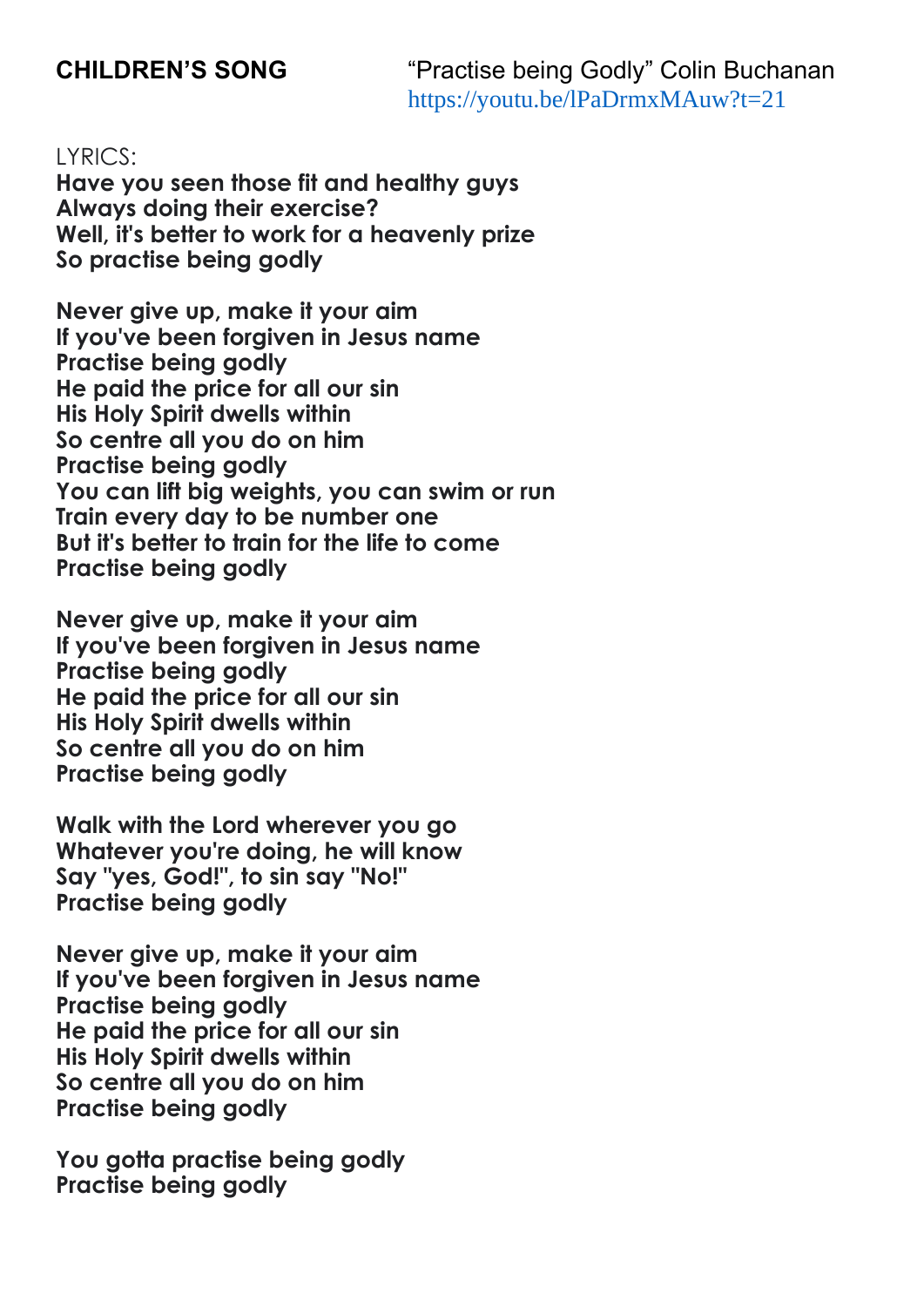#### **CREED**

**I believe in God, the Father almighty, maker of heaven and earth. And in Jesus Christ, his only Son, our Lord, who was conceived by the Holy Spirit, born of the Virgin Mary, suffered under Pontius Pilate, was crucified, dead, and buried. He descended into hell. The third day he rose again from the dead. He ascended into heaven, and sits at the right hand of God, the Father almighty, from thence he will come to judge the living and the dead. I believe in the Holy Spirit, the holy Christian church, the communion of saints, the forgiveness of sins, the resurrection of the body, and the life everlasting. Amen**

#### **SONG: GREAT ARE YOU, LORD**

<https://youtu.be/uHz0w-HG4iU?t=8>

**You give life You are love You bring light to the darkness You give hope You restore ev'ry heart that is broken And great are You Lord**

*Chorus 1 It's Your breath in our lungs So we pour out our praise We pour out our praise It's Your breath in our lungs So we pour out our praise to You only*

Verse

*Chorus x2*

*Misc 1 (Bridge)* **And all the earth will shout Your praise Our hearts will cry these bones will sing Great are You Lord** *(REPEAT x2)*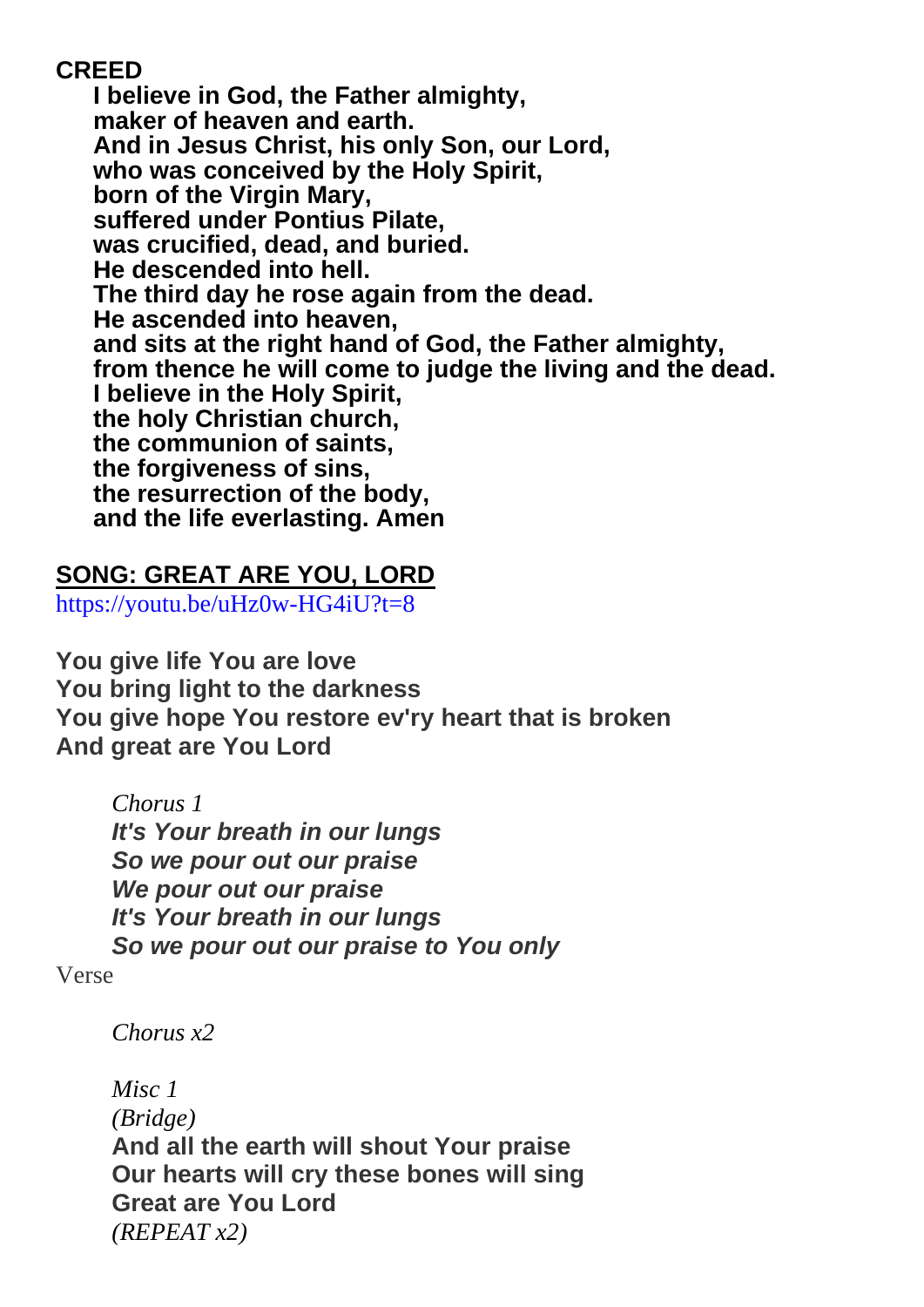*CCLI Song # 6460220 David Leonard | Jason Ingram | Leslie Jordan © 2012 Integrity's Alleluia! Music (Admin. by Crossroad Distributors Pty. Ltd.) Integrity's Praise! Music (Admin. by Crossroad Distributors Pty. Ltd.) Open Hands Music (Admin. by Sony/ATV Sounds LLC) Sony/ATV Timber Publishing (Admin. by Sony/ATV Sounds LLC) For use solely with the SongSelect Terms of Use. All rights reserved. www.ccli.com* CCLI Licence # 39324

**MESSAGE:** Acts 2:1 – 4, 38 "Birthdays are special … "

Click [HERE](https://youtu.be/_9hQaQKEP_4) to listen to the message on YouTube

#### **SONG: UNBROKEN PRAISE**

<https://youtu.be/IWOlr-QqvM8>

**Praise unbroken Praise unending Be Yours be Yours forevermore Praise untainted Praise unfading Be Yours be Yours forevermore Be Yours be Yours forevermore**

> **Unbroken praise be Yours God forever All my praise be Yours God forever Lord take this life let it become Your throne Unbroken praise be Yours**

**My surrender My devotion Be Yours be Yours forevermore Be Yours be Yours forevermore**

> *Misc 1 (Bridge)* **So let my deeds outrun my words And let my life outweigh my songs** *(REPEAT)*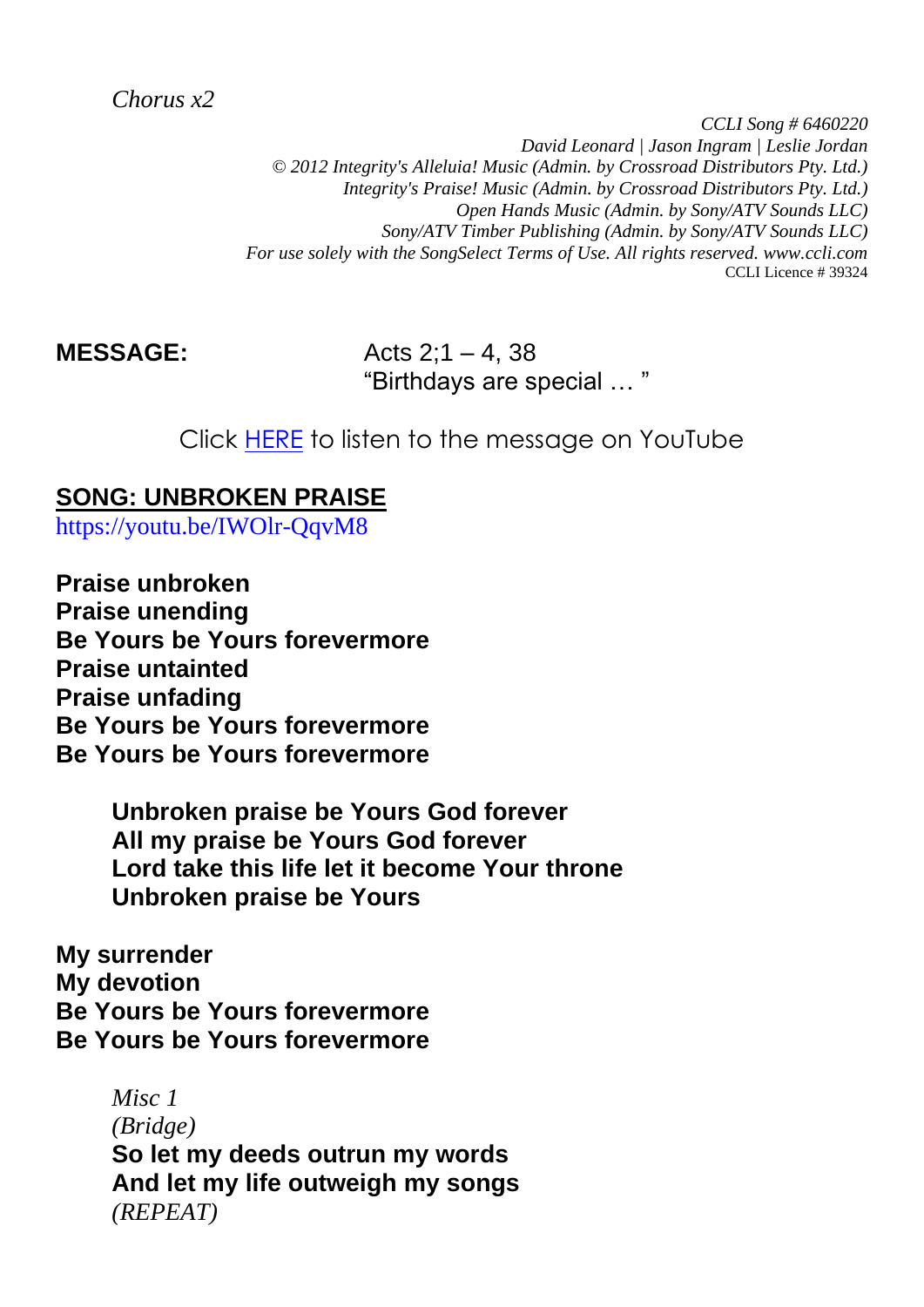*Misc 2 (Ending)* **Unbroken praise be Yours My unbroken praise be Yours So let my deeds outrun my words And let my life outweigh my songs Unbroken praise be Yours**

> *CCLI Song # 7043173 Jonas Myrin | Matt Redman © Said And Done Music (Admin. by Crossroad Distributors Pty. Ltd.) sixsteps Music (Admin. by Crossroad Distributors Pty. Ltd.) Thankyou Music (Admin. by Crossroad Distributors Pty. Ltd.) worshiptogether.com songs (Admin. by Crossroad Distributors Pty. Ltd.) Atlas Mountain Songs (Admin. by SHOUT! Music Publishing) For use solely with the SongSelect Terms of Use. All rights reserved. www.ccli.com CCLI Licence # 39324*

## **PRAYERS FOR THE WORLD**

*Call to prayer*

Let us pray for the outpouring of the Holy Spirit on the church.

*Response*

Lord, in your mercy, **hear our prayer.**

#### *Suggested intercessions*

- \* We thank you, holy Father, that, as you had promised, you gave your Holy Spirit to all your people at Pentecost. Pour out your lifegiving Spirit on your holy church throughout the world and equip its members with the gifts of your Spirit.
- \* You brought light out of darkness and order out of chaos by your Spirit in the creation of the world. Let your Spirit move over our unruly world and heal its broken people.
- \* You sent out your Spirit on the disciples like the rush of a mighty wind and distributed tongues of fire on their heads. Burn out all that is evil in us; consecrate all your people for holy service, and empower them to work with you for the salvation of the world.
- \* You inspired the disciples with your Spirit to praise your marvellous deeds in many different languages. Unloose the tongues of all your people, so that they may joyfully confess you as their Lord and boldly proclaim their common faith to all the world.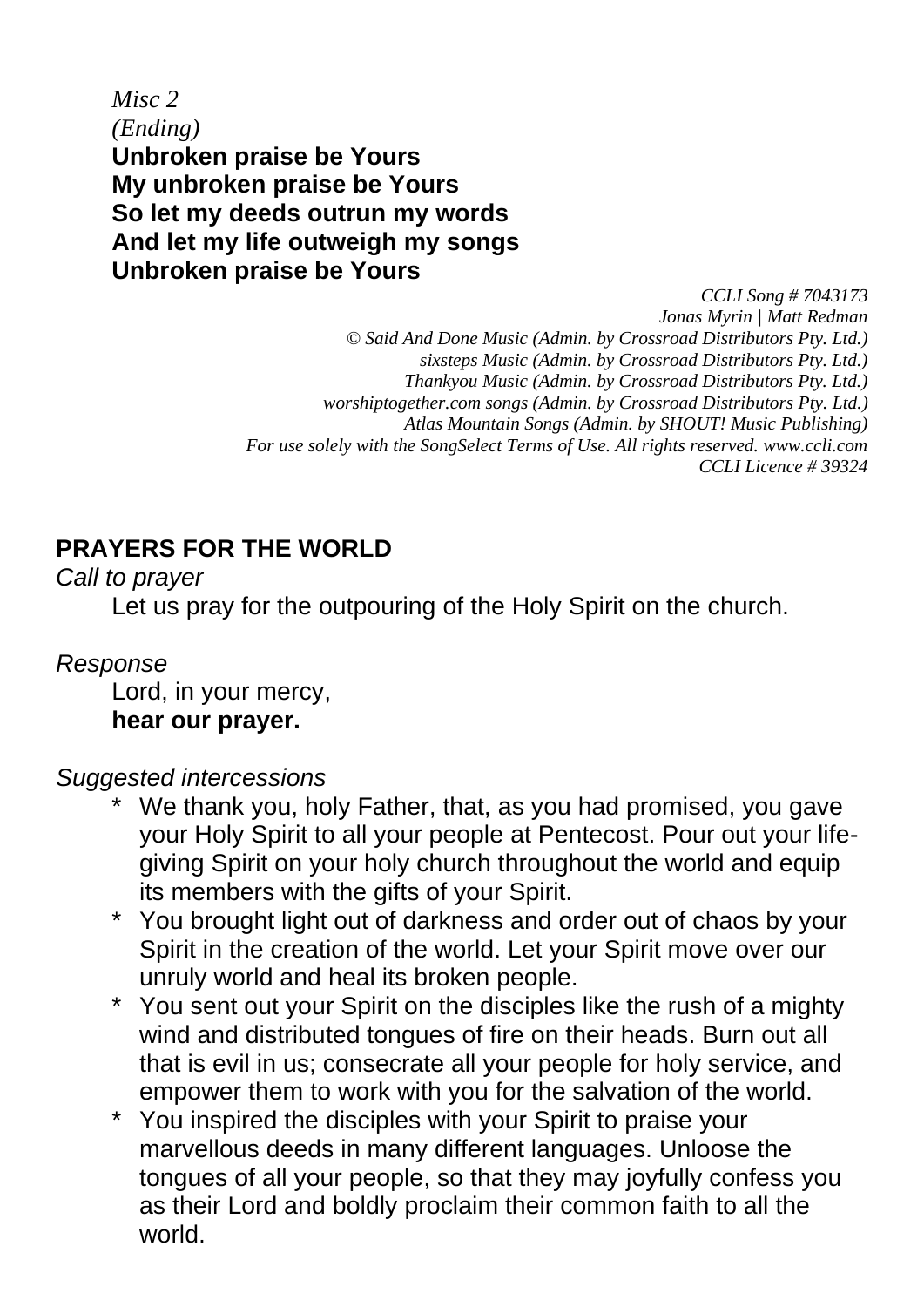- \* Your Spirit touched the hearts of those who heard the gospel from Peter. Sharpen the consciences of those who hear your word and convince them of its truth, so that they may turn from their sins and receive the gift of forgiveness.
- \* You gave the Holy Spirit to all those who were baptised on the day of Pentecost. Let your Spirit renew the faith of all those who have been baptised, so that they may devote themselves in public worship to the teaching of the apostles, the giving of gifts to you, the breaking of bread in the Lord's supper, and the prayer of the church for the world.

#### *Concluding prayer*

You united people from many different nations and cultures by your Holy Spirit. Bring together those who have been divided by misunderstanding, hatred, and mistrust, and join us with them and all the angels as we adore you forever; through Jesus Christ our Lord, who lives and reign with you and the Holy Spirit, one God, now and forever.

**Amen.**

#### **LORD'S PRAYER**

**Our Father in heaven, hallowed be your name, your kingdom come, your will be done, on earth as in heaven. Give us today our daily bread. Forgive us our sins as we forgive those who sin against us. Lead us not into temptation, but deliver us from evil. For the kingdom, the power, and the glory are yours now and forever. Amen.**

**BLESSING**